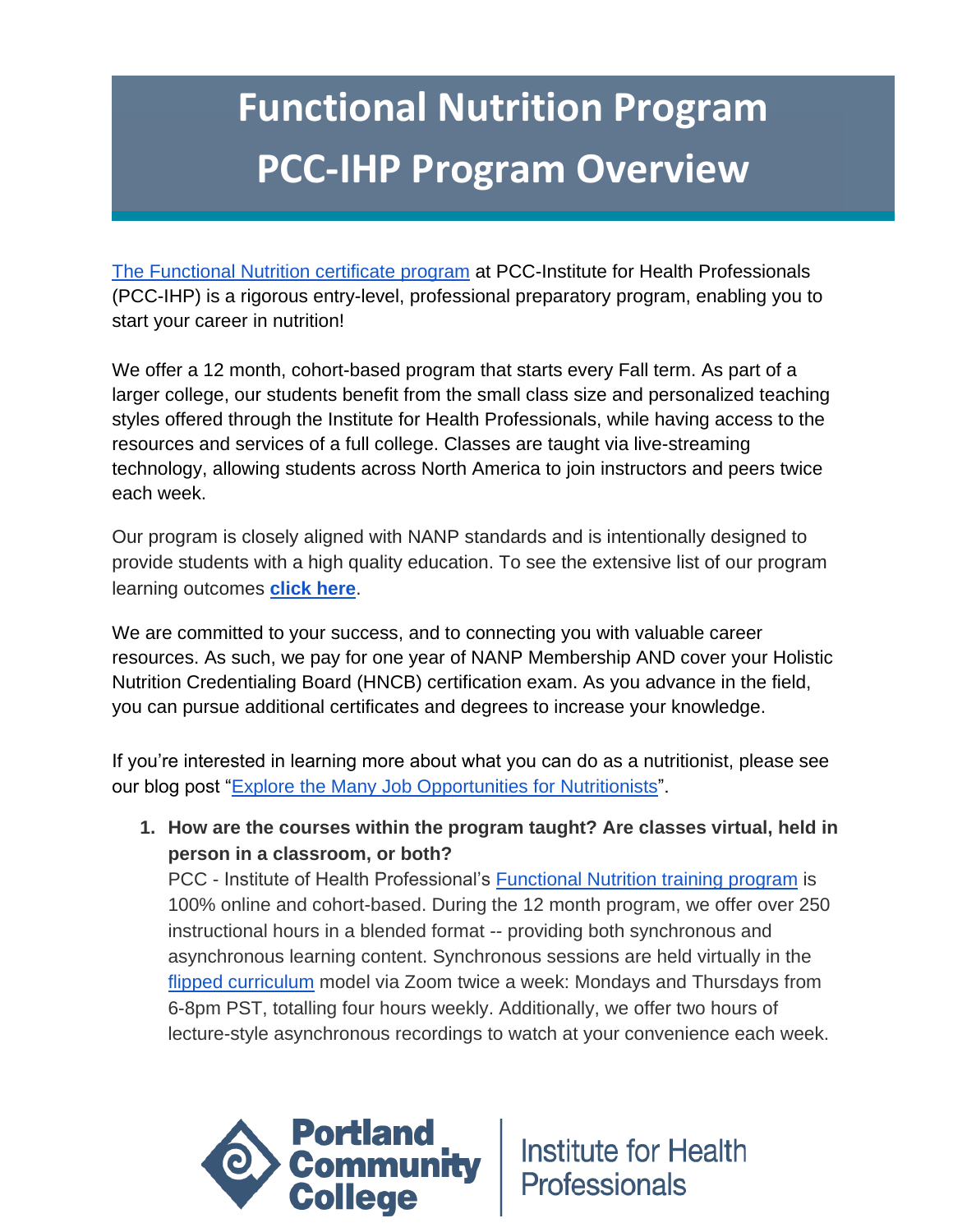**2. Are your courses self-paced, or do they keep to a specified schedule?** We are a cohort-based program. As such, our educational content and assessments follow a specified schedule that is provided at the beginning of each term.

Our one-year program starts every Fall term (in September); the program is delivered over four consecutive 10-week terms. Attendance of live class sessions is required >80% of the time to maximize learning. Assignments due dates, holidays/breaks, and other details are included in the published schedule for each course.

# **3. What qualifications do your instructors have?**

Our instructors hold a Master's degree or higher in their respective field. All of the instructors teaching direct nutrition concepts and skills hold a Master's of Nutrition or higher, proving their expertise and commitment to this exceptional field. Instructors teaching specialized areas such as counseling, business, and herbal medicine hold relevant Master's degrees and certifications. Additionally, all of our instructors actively work in their area of expertise, ensuring that they remain current in their field. Instructors draw from this work to provide relevant, real world examples to students.

**4. How much access will students have to their instructors for questions, additional support, or having discussions outside the scheduled course time?**

With four hours of live-streamed instruction and one hour of office time each week, we are delighted to provide broad access to our practice-informed instructors. In addition to the scheduled five hours of live instructor access, instructors are also available to answer questions via email.

PCC-IHP's comprehensive instructor-student interactivity greatly exceeds that of most other nutrition certificate programs, providing our students a significant advantage.

**5. Is there ample interaction with other students taking the course, or are students fully independent in their coursework?**

Yes, our program is cohort-based and limited to 25 students. Students continue with the same cohort for the entire 12 months, providing an interactive learning community with whom to grow. Students engage in group activities during synchronous class sessions, and asynchronously via weekly discussion boards. They are also invited to participate in optional study groups outside class.

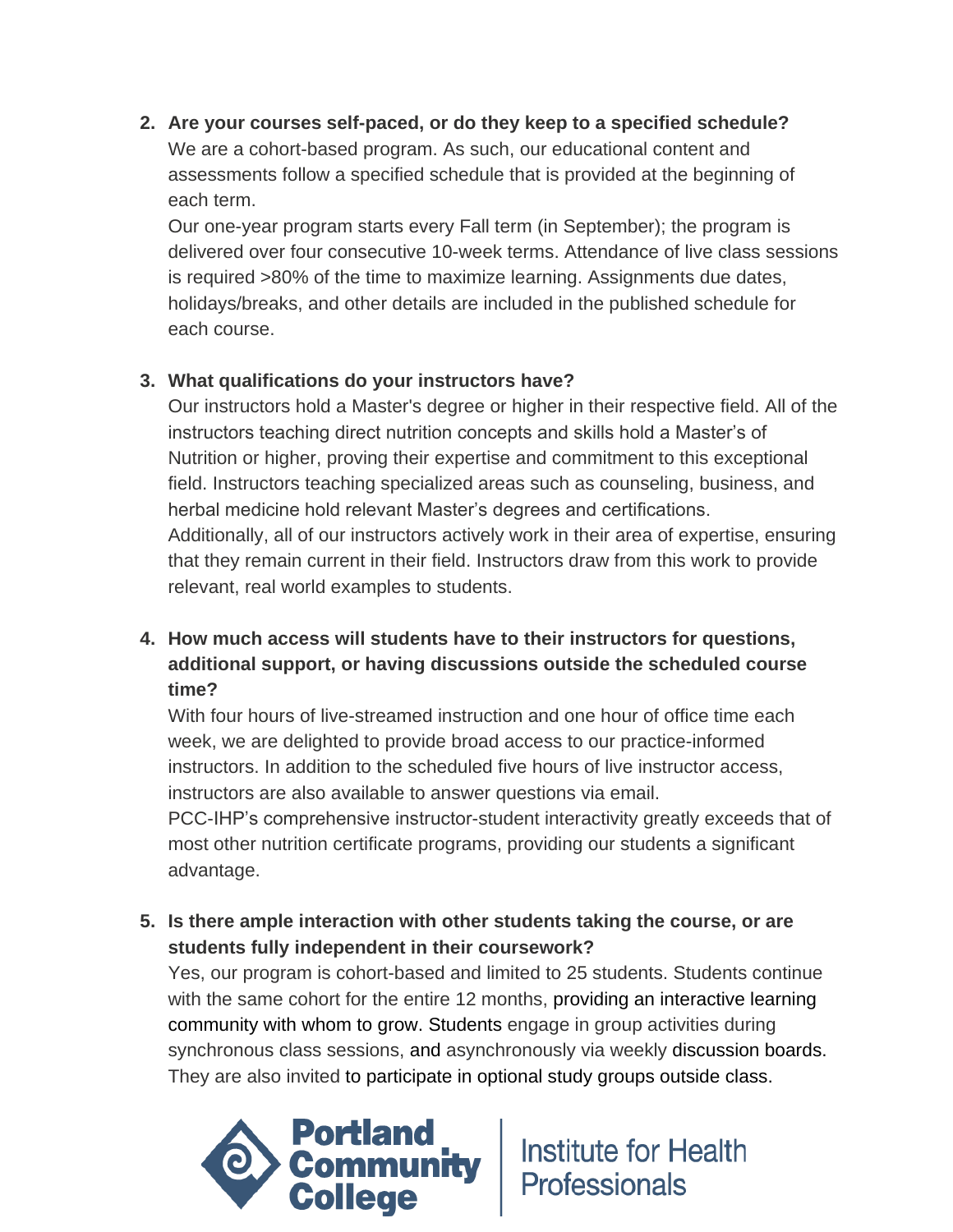# **6. What is the school's primary food philosophy? Do you teach a variety of food philosophies for a well-rounded approach?**

The PCC-IHP Functional Nutrition program provides a robust, evidence-based understanding of nutrition and various food philosophies, upon which you can build your knowledge and practice.

Our comprehensive program takes a personalized, bio-individual approach to nutrition – grounded in the perspective that one's food truly is medicine. We train students how to guide everyone towards achieving their own optimal health – utilizing high quality foods, supplements, and protocols.

# **7. Does the holistic nutrition program also include cooking lessons, recipe development, basic kitchen methodology?**

As part of our program, the 3-week Culinary Nutrition course trains students to develop whole-foods based, health-promoting menu plans with attention to special diets and food preferences. We also equip students with resources focusing on recipe development and kitchen methodology. Upon completion of our program, some students choose to assist not just clients, but restaurants and businesses in planning and techniques to create healthy and flavorful meals/menus.

For an extensive list of our program learning outcomes **[click here](https://climb.pcc.edu/functional-nutrition-module-learning-outcomes)**.

- **8. What type of business guidance is offered by the program? Do you provide business development courses, electives, counseling or resources?** The PCC-IHP program intentionally includes a Business & Practice Considerations course to support students in preparing to offer client services after they graduate. The course guides students through:
	- 1. Creating their plan for operating a successful Functional Nutrition Therapy practice.
	- 2. Selecting a business entity and starting a nutritionist practice.
	- 3. Identifying key customers.
	- 4. Outlining their marketing strategy.
	- 5. Designing a revenue model for your practice.
	- 6. Determining start-up costs and basic budget expectations.
	- 7. Putting people and processes in place to grow a practice.
	- 8. Creating an Action Plan for the first 12 months of your business.

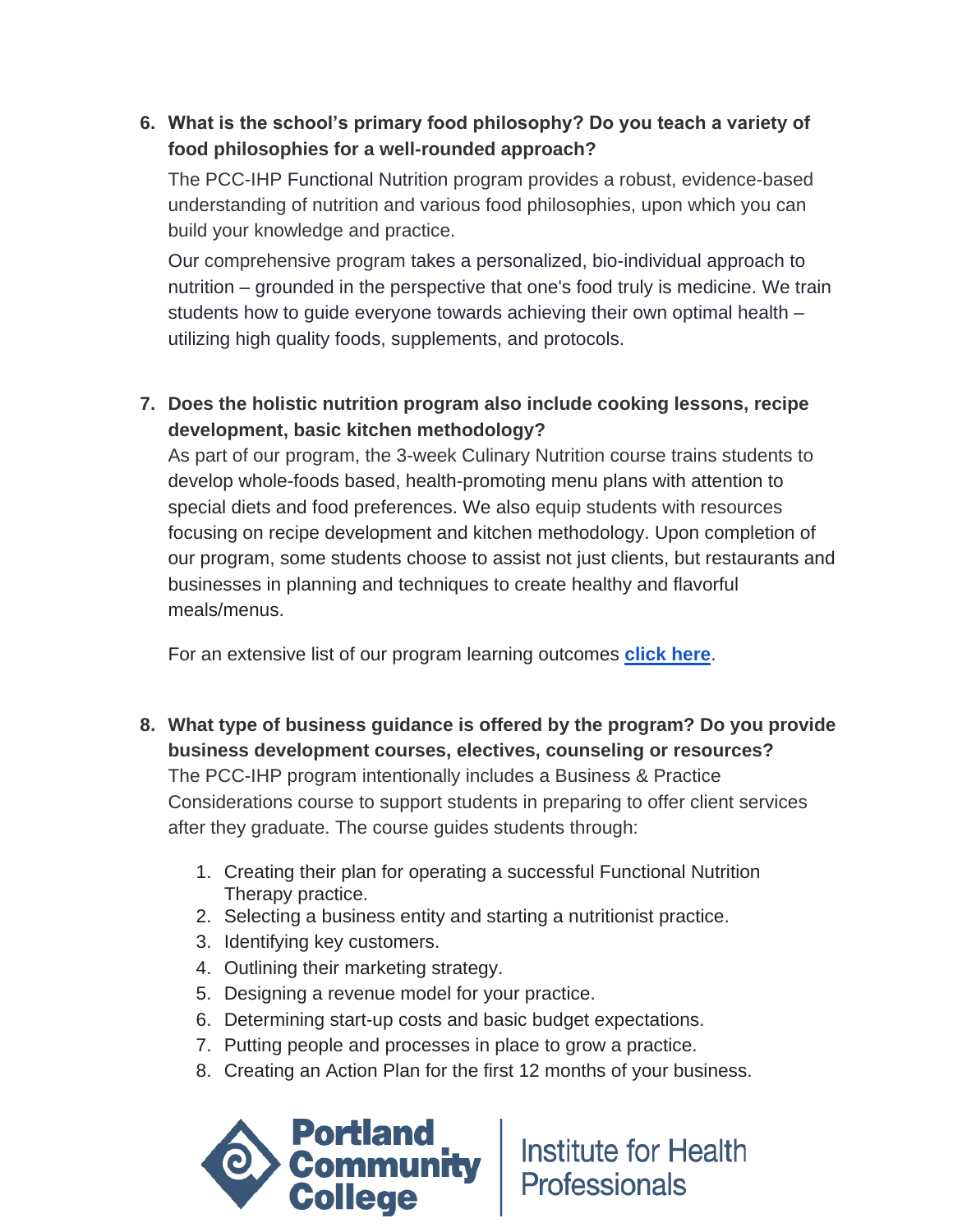Additionally, PCC-IHP has a close and long-standing partnership with the local Small Business Development Center (SBDC). This organization offers students and graduates resources and free one-on-one consultations to small businesses, both virtually and in the same building that houses PCC-IHP.

#### **9. Will this program help me find a job or prepare for a career?**

Being a part of a college, PCC-IHP students are encouraged to utilize PCC's Career Services and other resources in seeking employment and/or preparing for life after graduation. Our Career Service Professionals can assist with resume writing, interview preparation, networking and other valuable skills.

As previously mentioned, our Small Business Development Center (SBDC) also serves graduates seeking to develop their own business or independent practice.

PCC-IHP has an established network of industry partners who share internship, networking, and other opportunities that we pass along to students. PCC-IHP also covers your NANP Student Membership, giving you access to NANP job postings, HEALCon, networking, and other valuable career resources.

# **10.What is their NANP Board Exam pass/fail rate? How many students sit for the NANP Board Exam? Do they offer study groups in preparation for the Board Exam?**

Our pass rate in 2020 was 100%.

We attribute our students' success to many things including the following:

- 1. Our expert instructors, who are committed to supporting students, guiding them through understanding key concepts and objectives at a deep and real-world level.
- 2. Our cohort-based model, in which students learn both together and from one another. Students develop a community of support that they can utilize throughout their nutrition career.
- 3. Students have access to recordings of live-streamed classes, discussion boards and other resources, allowing them to review material as needed.
- 4. We provide students with a unique, program-specific HNCB study guide, offering students an index of key areas to study in preparation for the board exam.

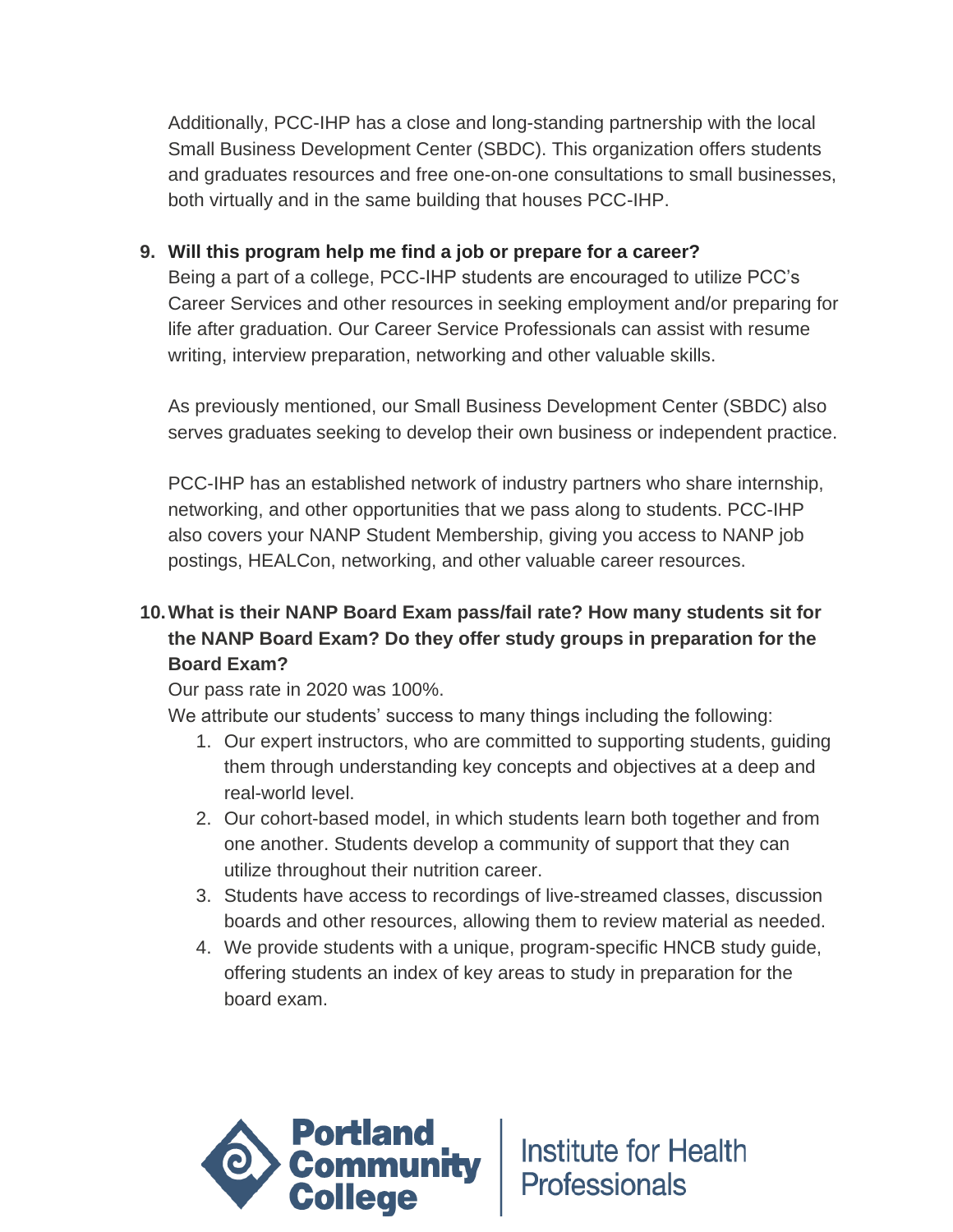## **11.How long has the school been in business? Tell me a little about your school. Are you approved by NANP?**

Portland Community College's - Institute of Health Professionals (PCC-IHP) was founded over 25 years ago. The larger institution of PCC was founded in 1924 and is accredited by the Northwest Commission on Colleges and Universities (NWCCU). As a PCC-IHP student, you have access to PCC libraries, databases, student services and career resources.

PCC-IHP first created a holistic certificate in nutrition in 2010. The program was redesigned significantly twice -- in 2016 and in 2020, resulting in the current [Functional Nutrition Certificate Program,](https://www.pcc.edu/climb/health/integrative/functional-nutrition/) which is recognized by the Oregon Board of Education.

We have been approved by the NANP for our educational standards three times, with the most recent approval occurring in March, 2021. Our current NANP approval extends through 2026. As an institution, we are committed to continuous quality improvement (CQI) every term, ensuring our program remains current and educationally engaging.

# **12.What is the financial status of the institution? Is the school financially solvent?**

PCC serves more than 60,000 students annually. Being part of a larger college institution, PCC-IHP has solid backing and is in good financial standing.

The Institute for Health Professionals (IHP), the specialized department within PCC that houses the Functional Nutrition Certificate Program, began more than 30 years ago. IHP has served thousands of students, and has been a selfsupporting Institute, generating positive revenue and cash flow for the college.

IHP proudly helps students begin or advance their careers in healthcare. We are confident in our commitment to students in supporting them to complete their education, then have continued access to records and resources postgraduation.